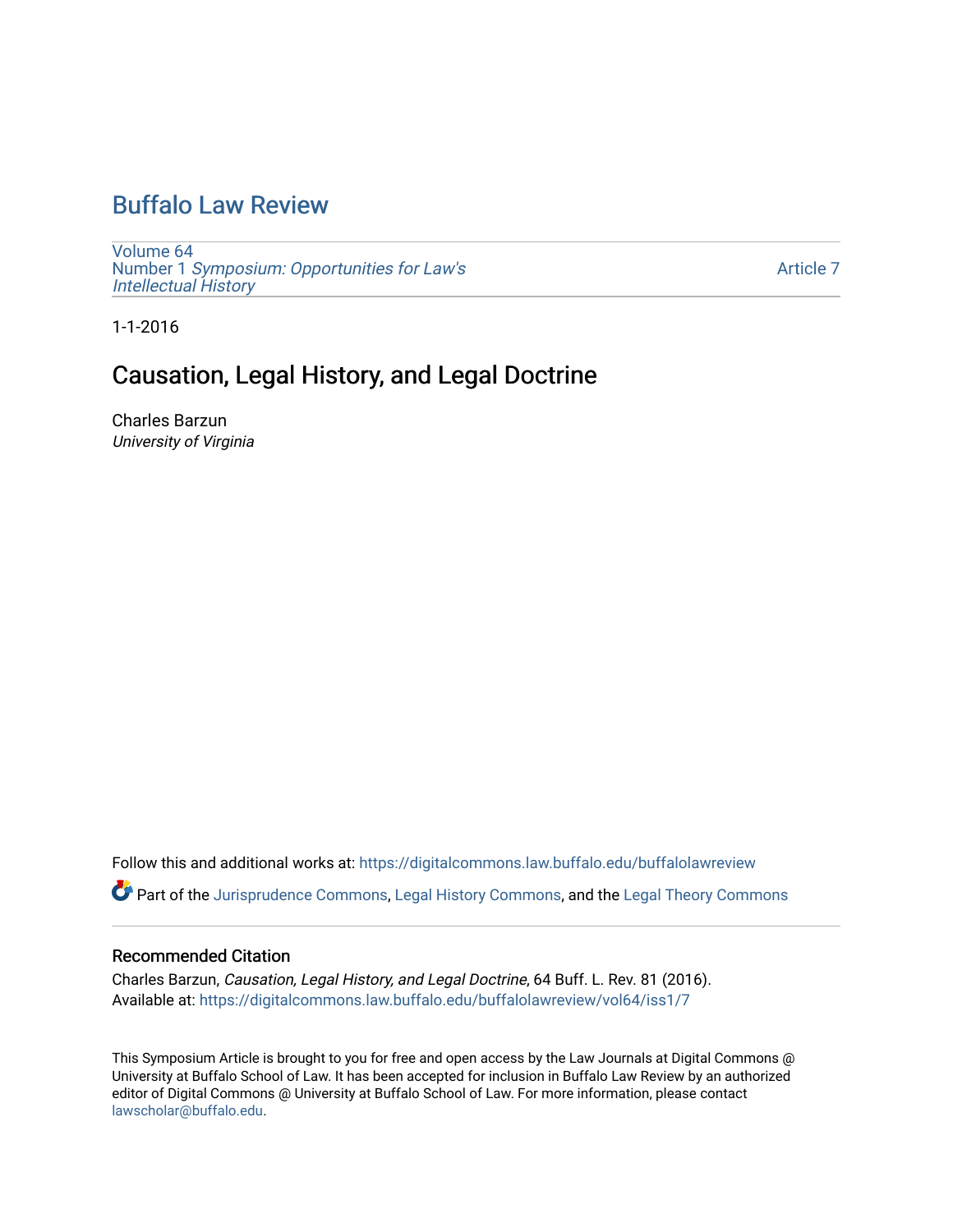### **Causation, Legal History, and Legal Doctrine**

#### CHARLES BARZUN†

#### **INTRODUCTION**

To ask about the "opportunities for law's intellectual history" is, to my mind, to ask about the relationship between two disciplines, law and history. True, that interpretation is not compulsory since the conference organizers have wisely not specified what such opportunities should be *for*. So perhaps the field of legal intellectual history could serve as a guinea pig for some new method of bibliographical classification to replace the Dewey Decimal System. That would be an "opportunity" of sorts. Presumably, though, the aim is to stimulate thought and debate about how law's intellectual history may prove relevant to, and useful for thinking about, the kinds of questions with which scholars are currently concerned. And since the organizers and most of the participants in the conference are law professors, and since the conference itself took place in a law school and its proceedings are being published in a law review, I interpret the description of the conference to mean something like "opportunities for showing why the intellectual history of law is relevant to, or useful for, our thinking about law," where "law" is understood to refer not only to legal doctrine, but also more broadly to "legal practice" or "legal thought" or "legal theory" or, perhaps, "the kinds of things law professors care about and talk about."

With this assumption about the purpose of the conference in mind, I offer this Paper as a friendly criticism of what I perceive to be a trend in legal history. The trend to which I refer is legal historians' increasing reluctance to offer causal explanations of past events.<sup>1</sup> Such reluctance is  $\overline{a}$ 

<sup>†</sup> Armistead M. Dobie Professor of Law, University of Virginia.

<sup>1.</sup> *See* John Henry Schlegel, Commentary, *Philosophical Inquiry and Historical Practice*, 101 VA. L. REV. 1197, 1198 (2015) (observing that historians "once had causes, but causation has fallen a bit out of style"); Christopher Tomlins & John Comaroff, *"Law As . . .": Theory and Practice in Legal History*, 1 U.C.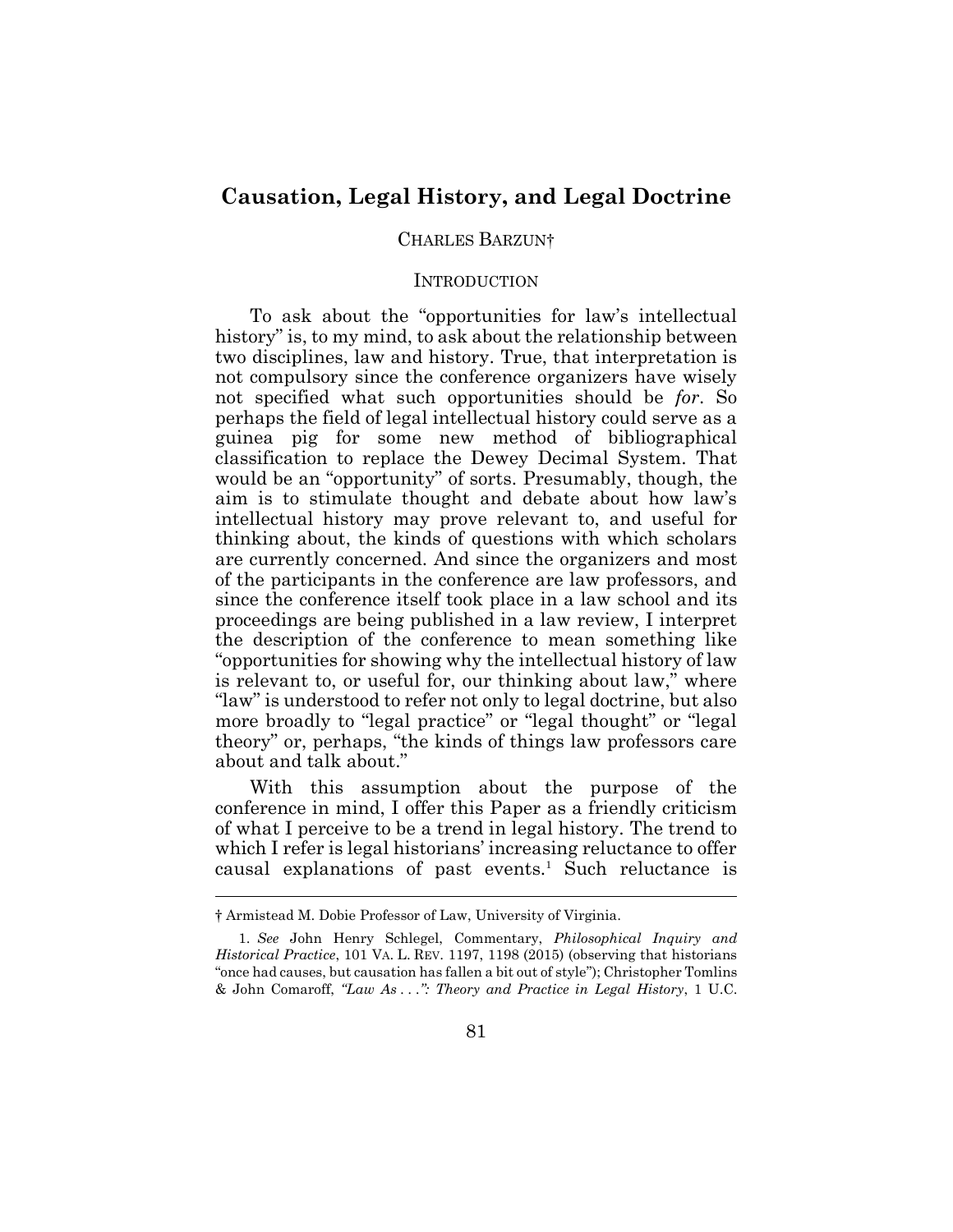understandable because the concept of "cause" is a notoriously elusive one. It is elusive both because the concept is used to refer to different kinds of relations between events or states of affairs and because, even if one is precise about which relation one means to pick out, it may be difficult to say with certainty of any two events or states of affairs that they in fact stand in such a relation to each other. One cannot, after all, see, feel, hear, or touch causes. Still, I worry that if legal historians give up any effort to offer causal explanations of legal rules, concepts, categories, theories, relations, distinctions, practices or understandings (let's just call these "legal practices or understandings"), they threaten to undermine one of the chief ways in which they (properly, in my view) have traditionally understood intellectual history to be relevant to law, namely as the basis for *critique* of current practice. My aim is thus to show why histories that try to remain agnostic as to the driving causal forces in their accounts are either insufficiently critical, insufficiently historical, or both.

Before doing so, however, let me add a little more flesh to my suggestion that legal historians are at risk of undermining their own ambitions. Consider an example drawn from a recent symposium on legal history, entitled *"Law As . . .": Theory and Method in Legal History*, which took place at U.C. Irvine in 2010.<sup>2</sup> In their Foreword to the symposium issue, Catherine Fisk and Robert Gordon explain that a common feature of the papers presented there is that the question of whether law is "something mostly determined by external social change or itself a cause . . . that vexed so much of legal history for a generation has been dismissed, just as one might dismiss the debate over whether the chicken preceded the egg."<sup>3</sup> Efforts to "explain causation," the

IRVINE L. REV. 1039, 1043 (2011) (describing a form of historical practice they label "complex accumulation," which is "postmodernist" and which "repudiates causal explanation" on the ground that "it eschews the idea that consensus can be established on a means of disciplining evidence").

<sup>2.</sup> Symposium, *"Law As . . .": Theory and Method in Legal History*, 1 U.C. IRVINE L. REV. 519 (2011).

<sup>3.</sup> Catherine L. Fisk & Robert W. Gordon, *Foreword: "Law As . . .": Theory and Method in Legal History*, 1 U.C. IRVINE L. REV. 519, 525 (2011). I should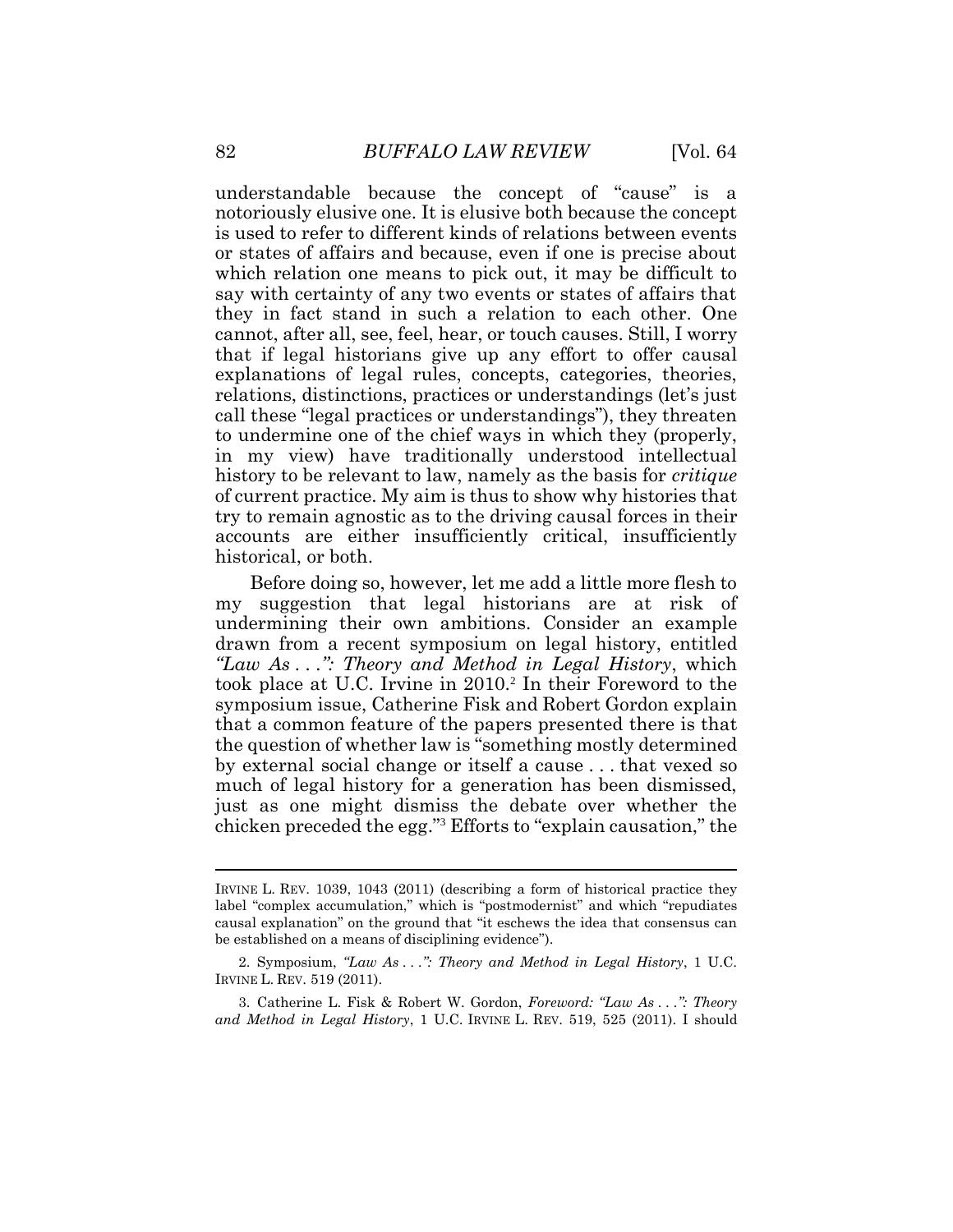authors observe, are mostly absent from the papers.<sup>4</sup> And yet, on the very same page, the authors remark that a "critical stance" seems to be "the unanimous theoretical commitment of these scholars."<sup>5</sup>

The question I mean to raise is this: how much critical bite can an historical account really have without making (inherently controversial) claims about which things caused which other things? The answer depends on how exactly history might be used to critique current legal practices or understandings. So let us take a look at a few such possible uses.

#### I. IMPEACHING ARGUMENTS

One very concrete form of historical critique is the use of history to undermine the precedential authority of a particular court decision by showing that the court that decided it was motivated by improper considerations, irrelevant to the issue at hand. I'll refer to such an argument as an "impeaching argument" because it makes a claim about what it takes to "impeach" a court precedent or (put another way) to erode its legal authority.<sup>6</sup> The claim is that when a court decides a case on the basis of such improper considerations, that fact undermines or impeaches its precedential status because it shows that the background assumption that justifies our practice of deferring to past court decisions as a general matter—namely, that past courts have applied the relevant legal principles in good faith—does not hold in a particular case. If historical evidence about the context in which the case was decided reveals that a particular court was motivated by something else entirely, then we no longer have good reason to treat its judgment as authoritative.

 $\overline{a}$ 

perhaps note that Professor Gordon says in a footnote that his contribution to this Paper took the form of "a few editorial suggestions." *Id.* at 519 n.\*\*.

<sup>4.</sup> *Id*. at 525.

<sup>5.</sup> *Id.*

<sup>6.</sup> I discuss this kind of argument at greater length in Charles L. Barzun, *Impeaching Precedent*, 80 U. CHI. L. REV. 1625 (2013).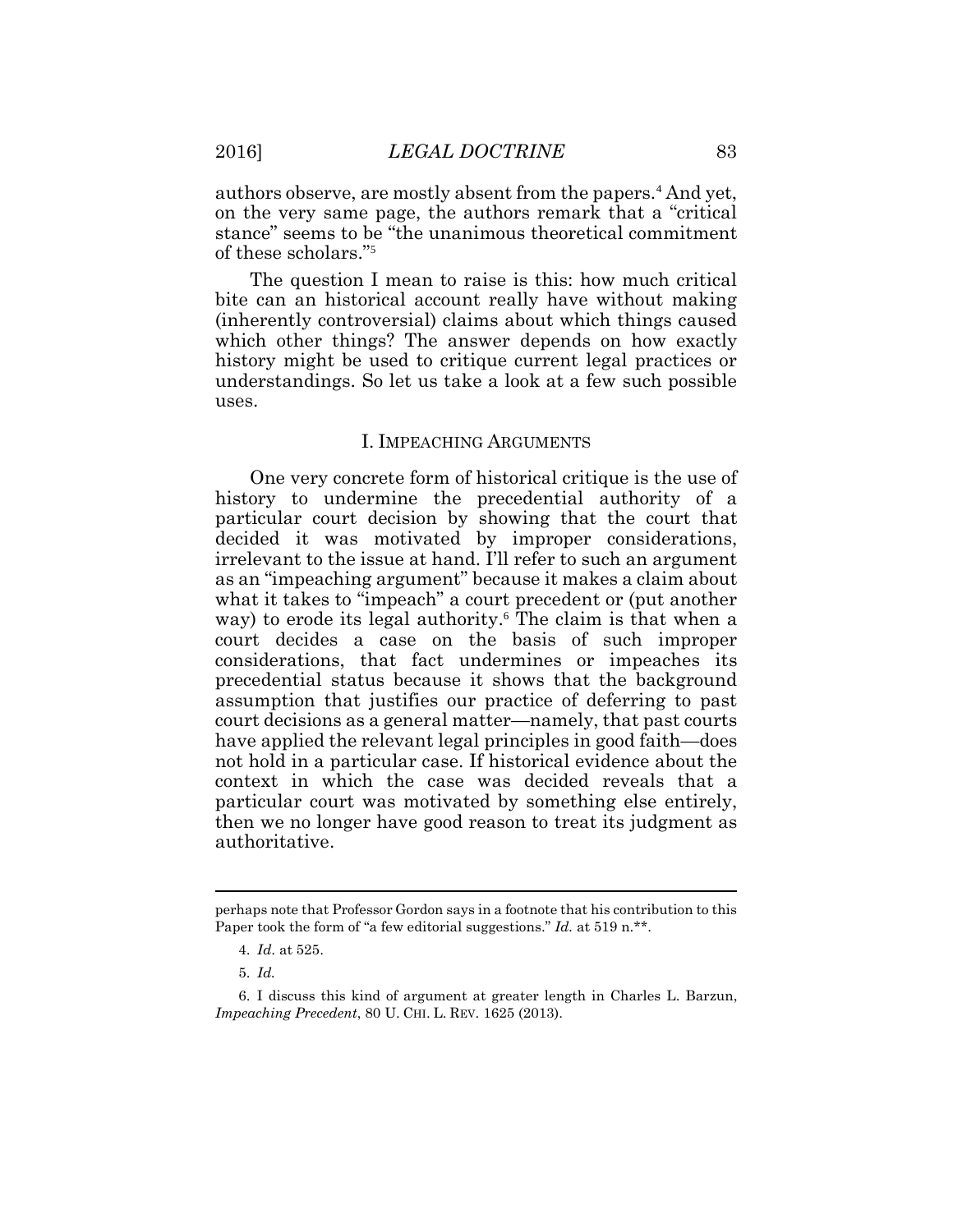Of course, any actual impeaching argument must make a controversial judgment about what such "proper considerations" include and exclude. Do they include, for instance, the social, political, or economic consequences of the decision? But right now we are concerned only with the kind of reasoning that impeaching arguments involve, and that reasoning is sound as long as there exist *some* factors that are properly relevant to a court's decision, and others that are not.<sup>7</sup>

An example may help illustrate the point. In the 1996 case of *Seminole Tribe of Florida v. Florida*, the Supreme Court considered whether the Eleventh Amendment prohibited Congress from authorizing federal courts to hear suits brought against a state by one of its own citizens.<sup>8</sup> In holding that the Amendment did bar Congress from abrogating state sovereign immunity in this way, the Court placed considerable weight on its 1890 decision, *Hans v. Louisiana*, which had offered an expansive interpretation of the Eleventh Amendment.<sup>9</sup> In dissent, Justice Souter argued, with two other justices joining him, that *Hans* should not be given precedential weight because the *Hans* Court only gave the interpretation of the Eleventh Amendment it did because it feared it could not enforce its judgments in the post-Reconstruction South.<sup>10</sup> Citing the work of historians, Justice Souter described the political circumstances in which *Hans* arose and concluded that "history explains, but does not honor, *Hans*." 11

This kind of historical argument is controversial. Chief Justice Rehnquist denounced Souter's explanation of *Hans* on the ground that it did a "disservice to the Court's traditional method of adjudication." <sup>12</sup> But it is controversial

12. *Id.* at 68-69 (majority opinion).

<sup>7.</sup> For instance, I suspect most would agree that it would be improper for a judge to decide a case a certain way because she would profit financially from doing so.

<sup>8.</sup> 517 U.S. 44, 53 (1996).

<sup>9.</sup> *Id.* at 54, 64, 76 (relying on approach taken in Hans v. Louisiana, 134 U.S. 1 (1890)).

<sup>10.</sup> *Id.* at 100, 118-23 (Souter, J., dissenting).

<sup>11.</sup> *Id.* at 122.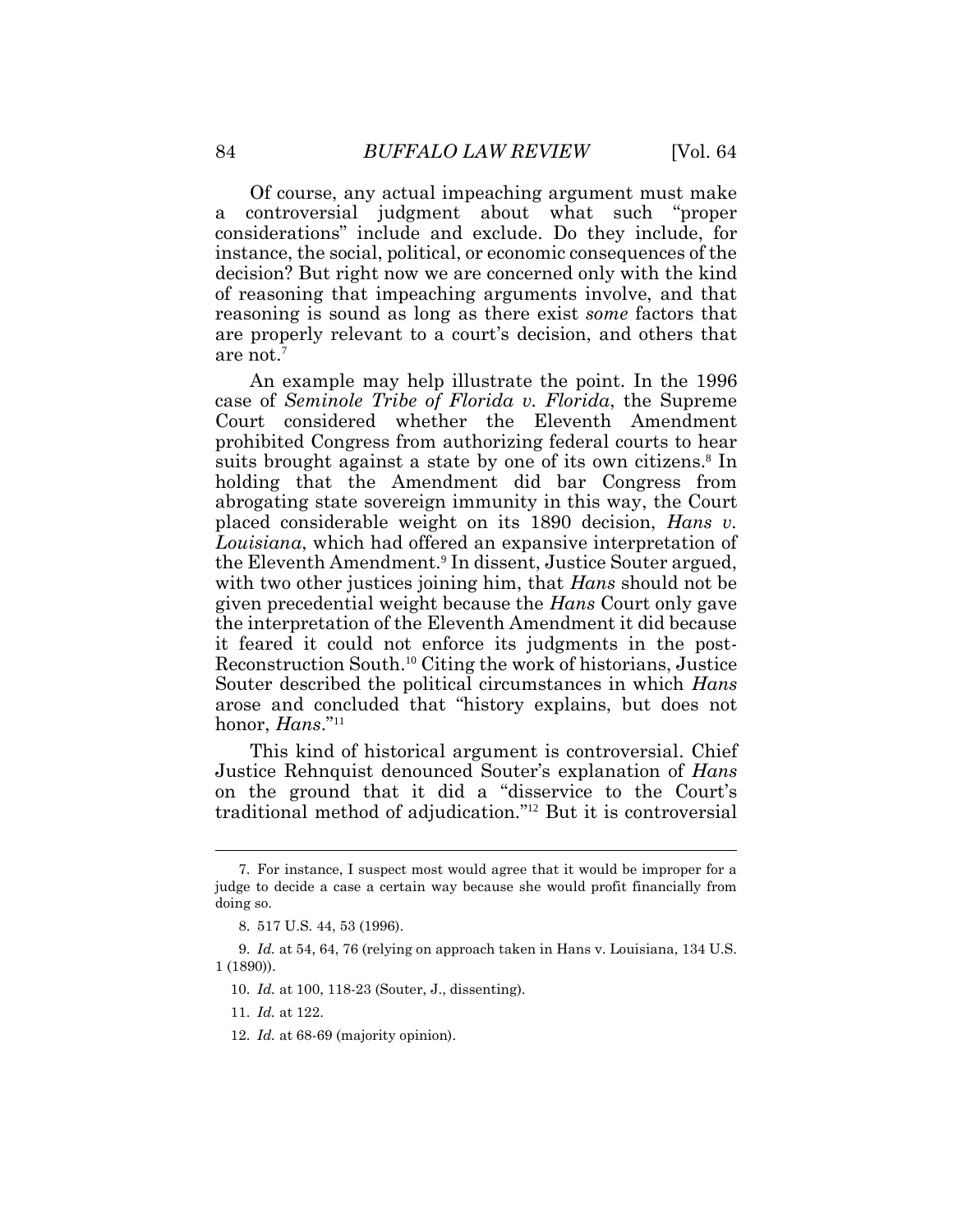precisely because it is perceived to be a threat to the legitimacy of its target. In other words, such an historical argument appears to be an effective *critique* of a legal authority or set of authorities.

Still, the logic of impeaching arguments depends on the assumption that it is possible to discover *why* courts have decided cases the way they did. That is, developing such an argument requires making claims about what best explains a given court decision. It is only because the historical evidence suggests that what *really* caused the *Hans* Court to decide the case the way it did was its concern for the Court's institutional power (not because it thought its reading of the Eleventh Amendment was the best one) that we can draw the inference that its precedential authority has been impeached. So an historical account is powerless to level this kind of critique unless it is willing to take sides, in this particular case, on the question of whether it was the Court's application of the legal principles themselves, or instead various social or political factors, that determined the outcome.<sup>13</sup>

#### II. GENEALOGIES

Now it might be objected that when legal historians talk of "critical" history, they do not have this kind of critique in mind. In his classic article *Critical Legal Histories*, Professor Robert Gordon argued that even historical approaches that emphasize the causal importance of factors outside legal materials in explaining legal phenomena—whether those factors are social, political, or economic—are in some ways still in the grip of what he called the "evolutionaryfunctionalist" view of American legal history.14 That is because they still wrongly assume that one can identify social "needs" or "interests" independent of the legal structures that in part constitute those interests.15 Thus, under this view, truly critical history is deeper and broader than the 

<sup>13.</sup> *Cf.* Fisk & Gordon, *supra* note 3, at 525.

<sup>14.</sup> *See* Robert W. Gordon, *Critical Legal Histories*, 36 STAN. L. REV. 57, 67-68 (1984).

<sup>15.</sup> *Id.* at 102-04.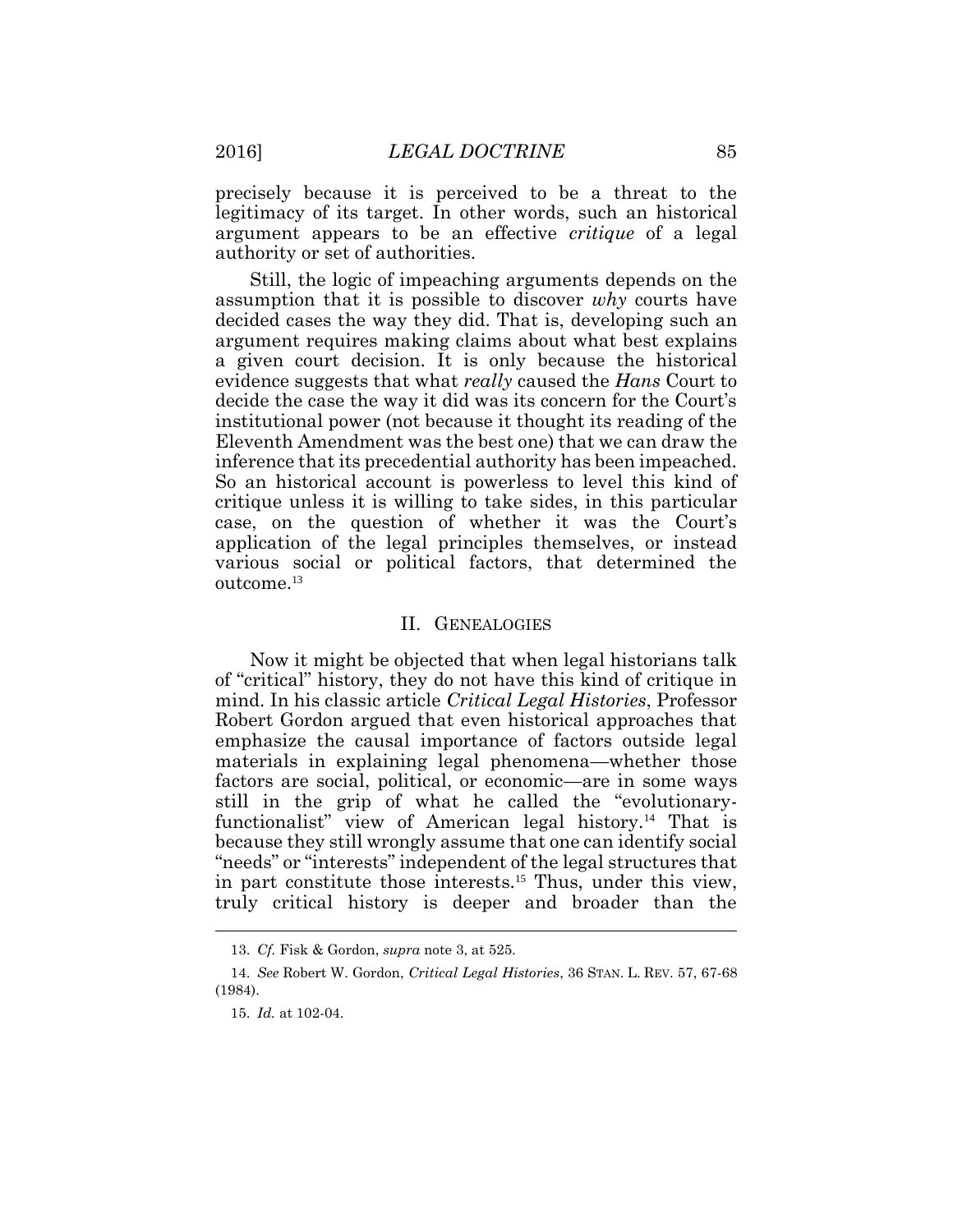impeaching argument described above because it shows the way in which our most basic legal categories and distinctions (e.g. that between "public" and "private" realms) are both the product of, and themselves give rise to, political and ideological struggles among different groups.<sup>16</sup>

But we are still left with the same question: wherein lies the critical bite? By what line of reasoning does the historical account offered undermine or challenge the status quo? Maybe the critique lies in revealing how many of the concepts we commonly employ in our everyday lives and whose meanings sometimes seem obvious and uncontroversial terms like "husband," "wife," "owner," or "tenant"—are in fact legal terms of art whose implications are politically contestable—and are actually contested.<sup>17</sup> Perhaps so, but there is nothing distinctively *historical* about this kind of critique. Presumably, the legal historian wants to argue that the past or origins of today's legal practices and understandings are in some way relevant to how we should think about them today. But how, exactly?

The most common answer is that historical accounts expose the *contingency* of the unexamined assumptions of legal practice. Once one sees how particular events and circumstances led to today's practices and understandings, which to us seem so utterly normal and natural, we see that in fact they were far from inevitable.<sup>18</sup> The point of such accounts is thus to show that things could have been otherwise.<sup>19</sup>

<sup>16.</sup> *See id.* at 99, 101.

<sup>17.</sup> *See id.* at 103 (observing that "among the first words one might use to identify the various people in an office would likely be words connoting legal status: 'That's the owner over there.'").

<sup>18.</sup> *See id.* at 71 (criticizing the tendency of evolutionary functionalist historical accounts to "start explaining the whole contingent miscellany of contemporary social practices (especially the nasty ones) as the *natural* outcome of the 'modernization process'").

<sup>19.</sup> *See* Jessica K. Lowe, *Radicalism's Legacy: American Legal History Since 1998* (Univ. Va. Pub. Law & Legal Theory, Research Paper No. 2014-64, Nov. 2014) (endorsing the view "that contingency, is one of the major gifts that history has to offer law: the reminder that things don't have to look the way they do, that there have been many options, many possibilities").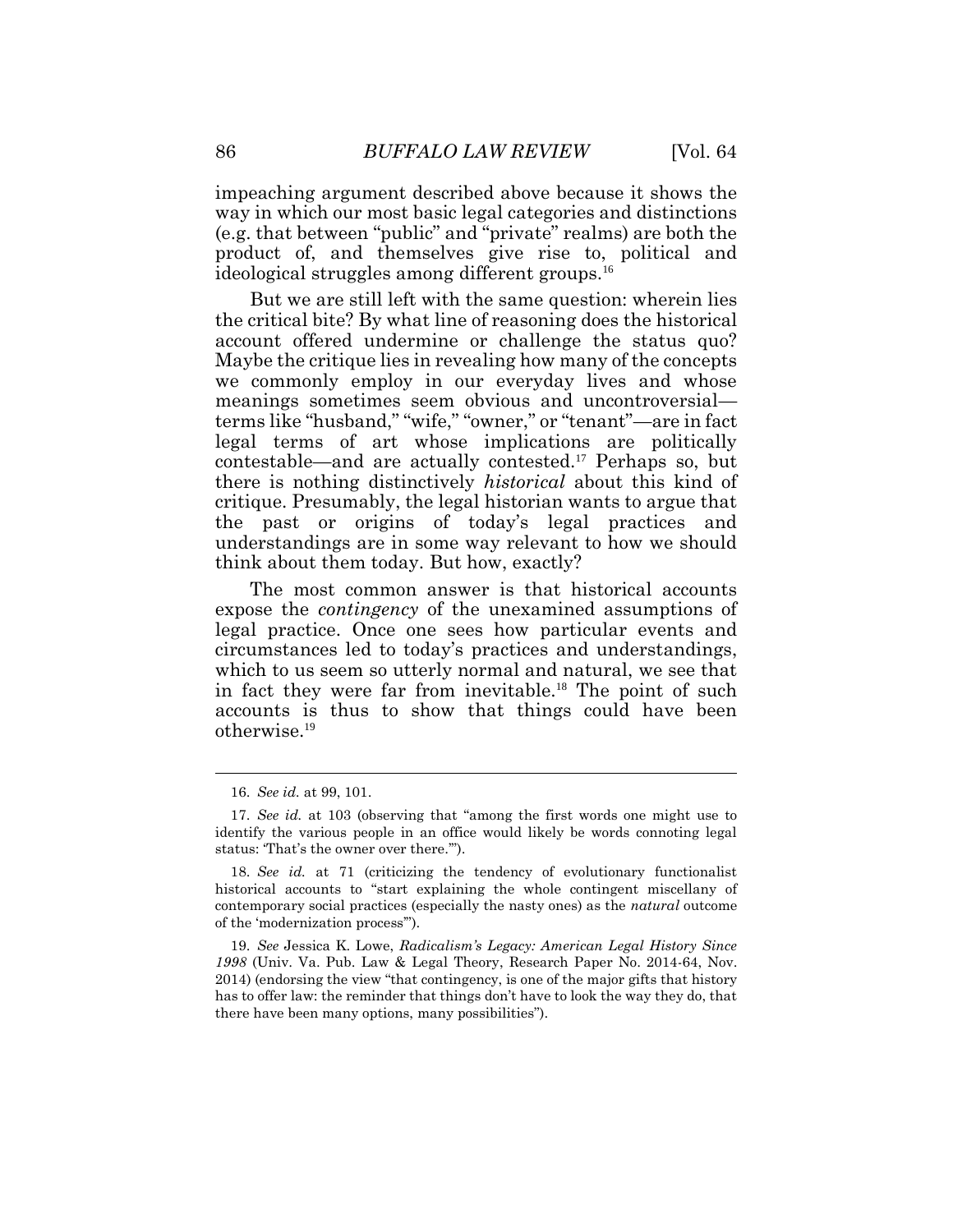Here it is worth distinguishing between two implications that the revelation of such historical contingency might carry. The first, weaker implication is just that human choices—not large, impersonal historical forces—determine the course of history. This alone is sufficient to counter a strong claim of historical determinism because it asserts that present understandings were not literally inevitable.<sup>20</sup> And for just that reason, it does entail making a causal judgment. Specifically, it asserts that human will or choice plays a causal role in history<sup>21</sup>—hardly a vacuous claim since the existence of genuine human agency is strongly contested in some quarters. But this implication of contingency is still weak in the sense that it does not alone give any reason to doubt the value, or question the legitimacy, of the contemporary practice in question. The defender of the practice may always respond to such demonstrations of the contingency of its current shape by saying, in effect, "So what?"

For that reason, critical historians often hope that demonstrating contingency will carry a stronger implication. They want to say of some contemporary practice or understanding not just that it was not *necessary* that it took the shape it did but that we have reason to consider it suspect or illegitimate in some way. And such an inference is only warranted if the best defense of the practice depends on it having been developed for *good* reasons. In other words, the critique's target must be the view that we should *trust* the historical processes that led to some practice—perhaps because they were democratically legitimate, or that they involved free and open debate, or that they were the products of good-faith experimentation and trial-and-error, or that

<sup>20.</sup> *See* Gordon, *supra* note 14, at 70 (criticizing evolutionary functionalist history on the ground that its "working assumptions misleadingly objectify history, making highly contingent developments appear to have been necessary").

<sup>21.</sup> *See, e.g*., Risa Lauren Goluboff, *"Let Economic Equality Take Care of Itself": The NAACP, Labor Litigation, and the Making of Civil Rights in the 1940s*, 52 UCLA L. REV. 1393, 1486 (2005) ("The civil rights doctrine we have today, the doctrine born in education cases and grown into an anticlassification rule, was not inevitable. It was chosen.").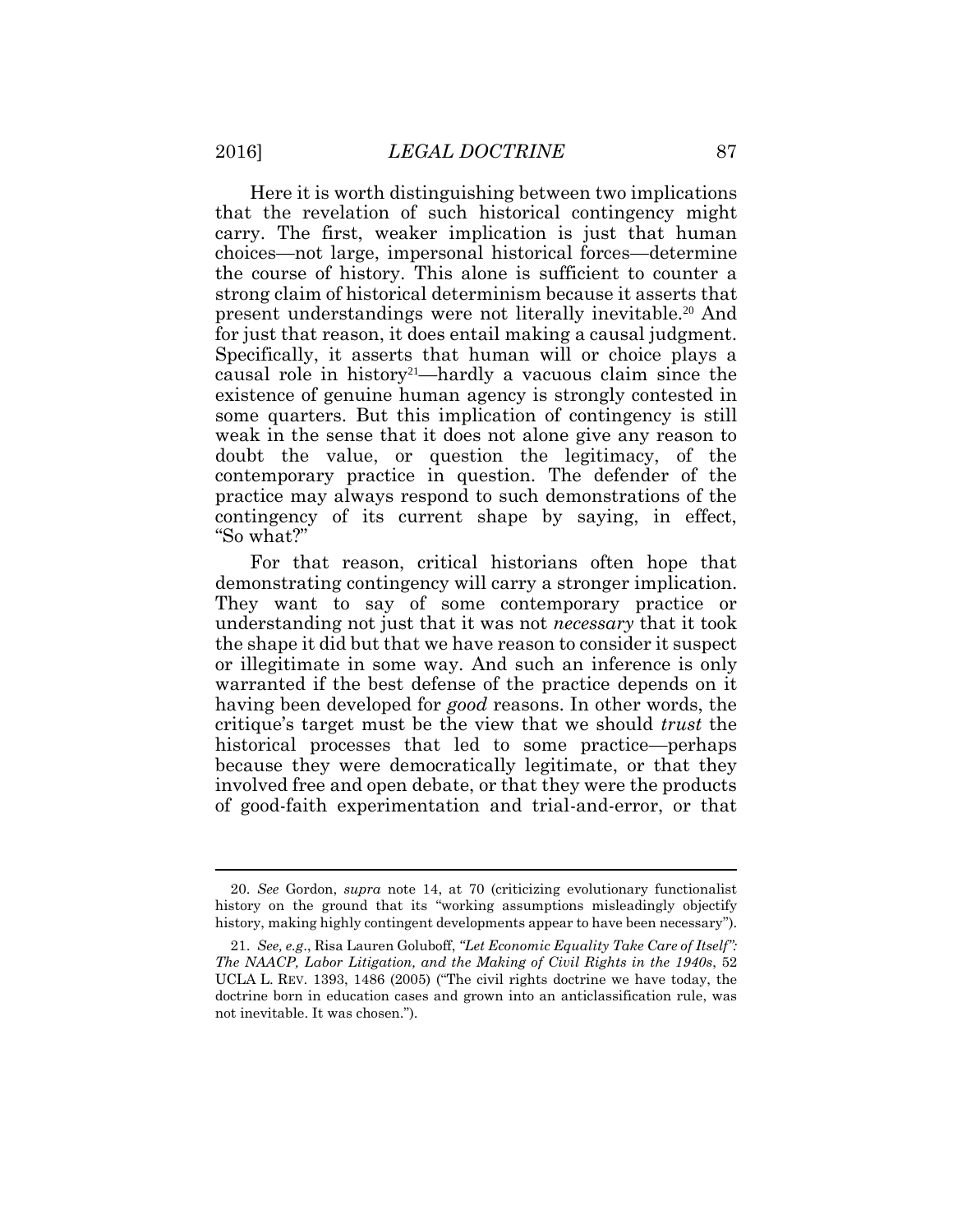they reflected the wisdom of those who understood what is True and Right.

Thus, for instance, the critic may argue that our privatelaw doctrines did not develop out of man's increasing awareness of the value of individual autonomy; instead, they were the product of a political and ideological struggle in which some participants had more wealth, power, and knowledge than did others.<sup>22</sup> The point of such accounts is to show that the historical factors that actually led to our current practice are much more sinister—or, at the very least, less well-reasoned—than we had thought. We are thus less justified in placing our trust in their legitimacy or value than we were prior to learning the historical account. We might call this kind of argument a *genealogical* argument.<sup>23</sup>

As I hope can be seen, the logical structure of genealogical arguments is essentially the same as that of the impeaching arguments, discussed above. In both cases, the argument challenges an implicit background assumption that the process by which some practice or understanding was produced was a reliable or healthy one.<sup>24</sup> It purports to show why, instead, that process was corrupted or for some reason untrustworthy. More important, in both cases, the force of the argument depends critically on a causal explanation as to why some event or state of affairs—a Supreme Court decision in the one case, the widespread acceptance of some practice or understanding—came to be.

<sup>22.</sup> *See* MORTON J. HORWITZ, THE TRANSFORMATION OF AMERICAN LAW 1780– 1860 (1977); Gordon, *supra* note 14, at 101 ("Legal forms and practices are political products that arise from the struggles of conflicting social groups that possess very disparate resources of wealth, power, status, knowledge, access to armed force, and organizational capability.").

<sup>23.</sup> For the most famous example of such an argument—indeed, the one that probably gave "genealogy" its current, critical connotation—see Friedrich Nietszche, 10 THE WORKS OF FRIEDRICH NIETZSCHE: A GENEALOGY OF MORALS 35 (Alexander Tille ed., William A. Hausemann trans., 1897) (arguing that the dominant Judeo-Christian morality of Nietzsche's day was the product of a "slaverevolt in morality" fueled by the *resentment* which the weak felt toward the powerful).

<sup>24.</sup> Needless to say, such arguments also depend on some normative judgment about what makes an historical process reliable or healthy.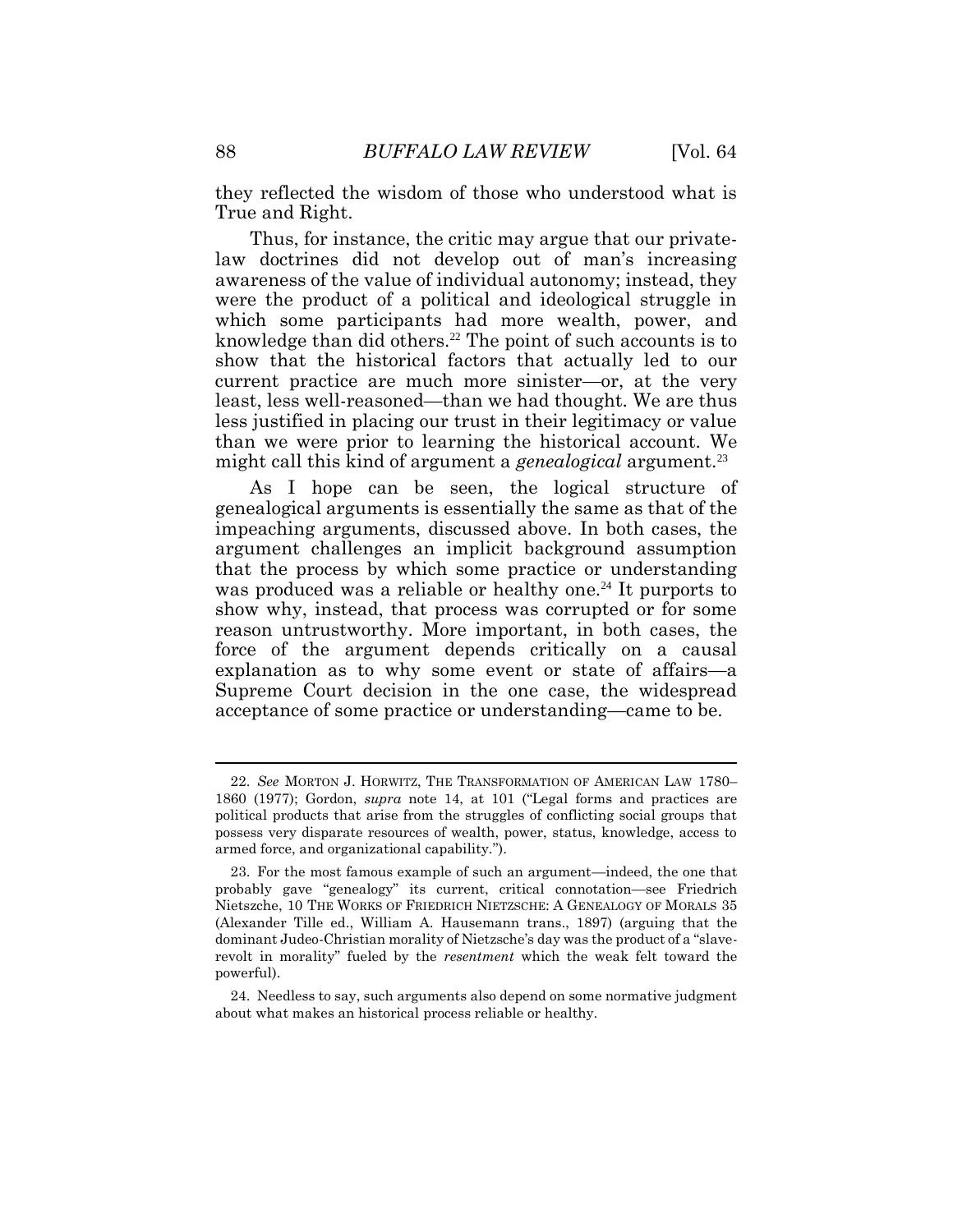And that is true even of those critical legal historical accounts that purport to show the way in which the ideological struggles mentioned above have both caused and been constrained by legal practices and understandings.<sup>25</sup> Without that causal explanation as to why our social visions have been limited, redirected, or warped, the critique loses all force. Hence, even if the "critical stance" endorsed by many legal historians refers to this deeper or broader form of critique, it still requires the historian to make claims about which ideas, institutions, individuals or groups are most causally responsible for making the historical phenomena under examination what it is today.

But of course, not all historical accounts, not even all critical ones, mean to offer genealogical arguments. So one might object that I still have too narrow a view of what form critical historical accounts might take. So let us look at two other possibilities.

#### III. STORIES

The first of these possibilities is that writing history is just about offering a new or different narrative. Go to a legalhistory workshop these days, and you will hear lots of talk of stories: "People typically say that X is all about Y, but in the story I'm telling, Z looms large"; "As I see it, your story is about A, B and C, whereas in Joe's story, D, E, and F are salient." Some of the early critical legal histories were quite explicit in targeting a specific story about modern Western history, which they saw as dominant. In Professor Gordon's words, this was a narrative of the "gradual recession of error before the advance of commerce, liberty, and science—an advance modestly but invaluably assisted by ever more efficiently adaptive technologies of law."26 According to  $\overline{a}$ 

26. *Id.* at 96.

<sup>25.</sup> *See, e.g*., Gordon, *supra* note 14, at 70 n.35 (observing, in discussing postwar attitudes about labor-capital relations, that "[c]ritical historians treat th[e] more or less unexamined background assumption of a relationship of social necessity (efficient production requires legal forms preserving managerial prerogatives) as an ideological practice that helped to produce social necessity because it suppressed alternative methods of governing production as unthinkable or unrealistic") (emphasis omitted).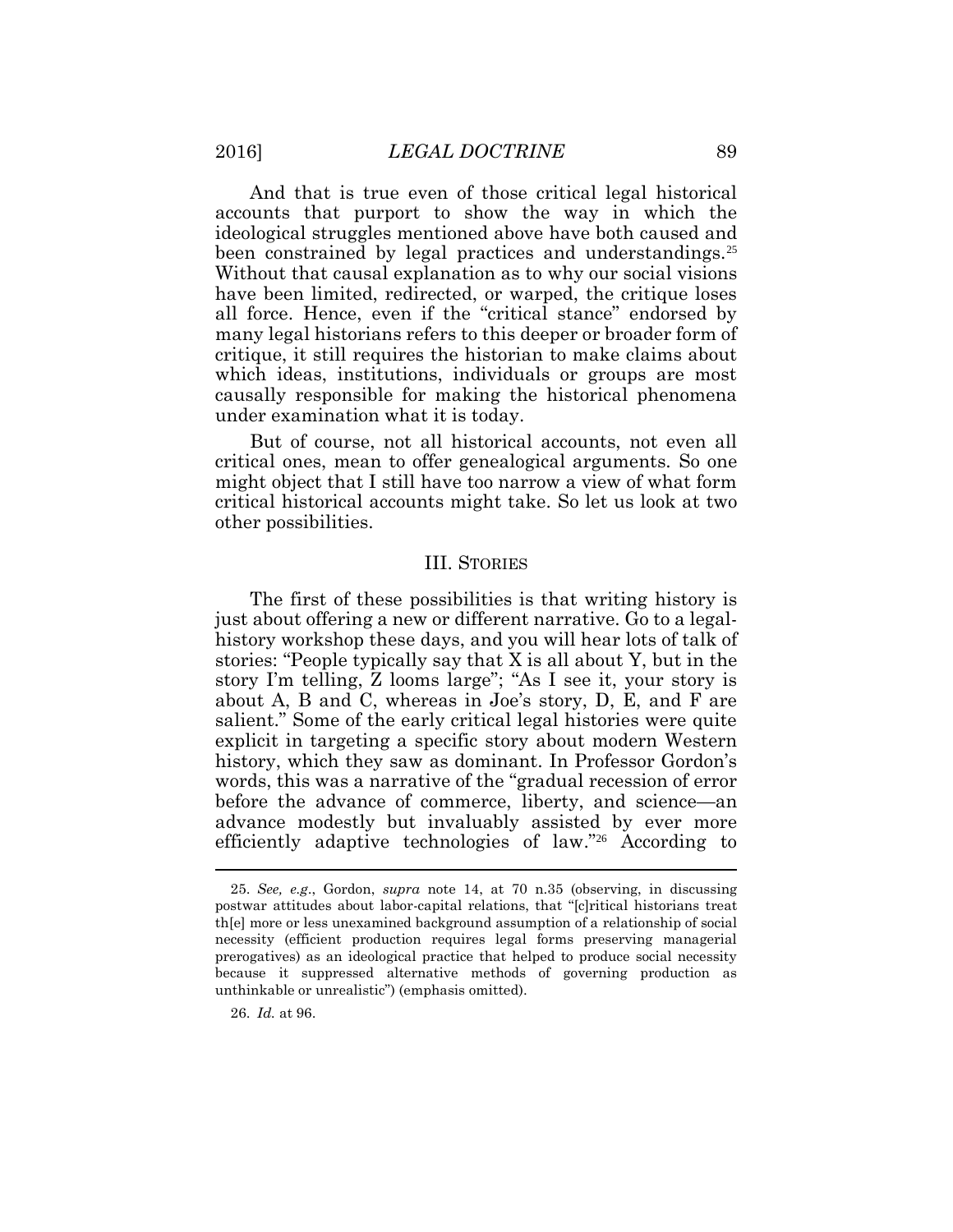Professor Gordon, critical historians offered competing, more pessimistic stories, such as Professor Horwitz's account of nineteenth-century private law, in which the "dark side of capitalist development" was made more visible and brought to light. $27$ 

There is nothing wrong with stories, and it may be that (as the word itself suggests) without some kind of narrative structure, history ceases to be history. But even if so, we must again ask, in what way might a story offer a *critique*? We have already considered one possibility: genealogies are certainly one kind of story—about how wicked, dumb, or arbitrary forces (whether ideas or people or something else) produced some seemingly "natural" state of affairs. But as we've seen, such stories very much depend on offering causal explanations. Are there stories that do not do so and yet still offer potent critiques of current practices or understandings?

One way these stories might do so is by showing that the relevant cast of characters is other than what people have assumed. The emergence of civil rights law in the midtwentieth century, for instance, is not really about nine Justices divining rights embedded in the Constitution (or even about those same Justices advancing a liberalprogressive political agenda). It is instead about the many civil-rights lawyers, working for the NAACP and other organizations, who decided which cases to bring and which ones not to bring.<sup>28</sup> If true, this story suggests that today we may be too focused on the Supreme Court as the primary source of constitutional law when in fact it is the lawyers working "on the ground" who generate many of the legal ideas that eventually get instantiated as part of constitutional doctrine. In this way, a particular narrative about the development of civil-rights law serves as a kind of critique of current attitudes, though not exactly a genealogical one.

That is true, but as this example illustrates, what sense can be given to the phrases "the story is *about* . . ." or the "*relevant* cast of characters" other than causal ones? If the Supreme Court had a sufficiently clear and specific vision of

<sup>27.</sup> *Id.* at 96-97.

<sup>28.</sup> *See, e.g*., Goluboff, *supra* note 21.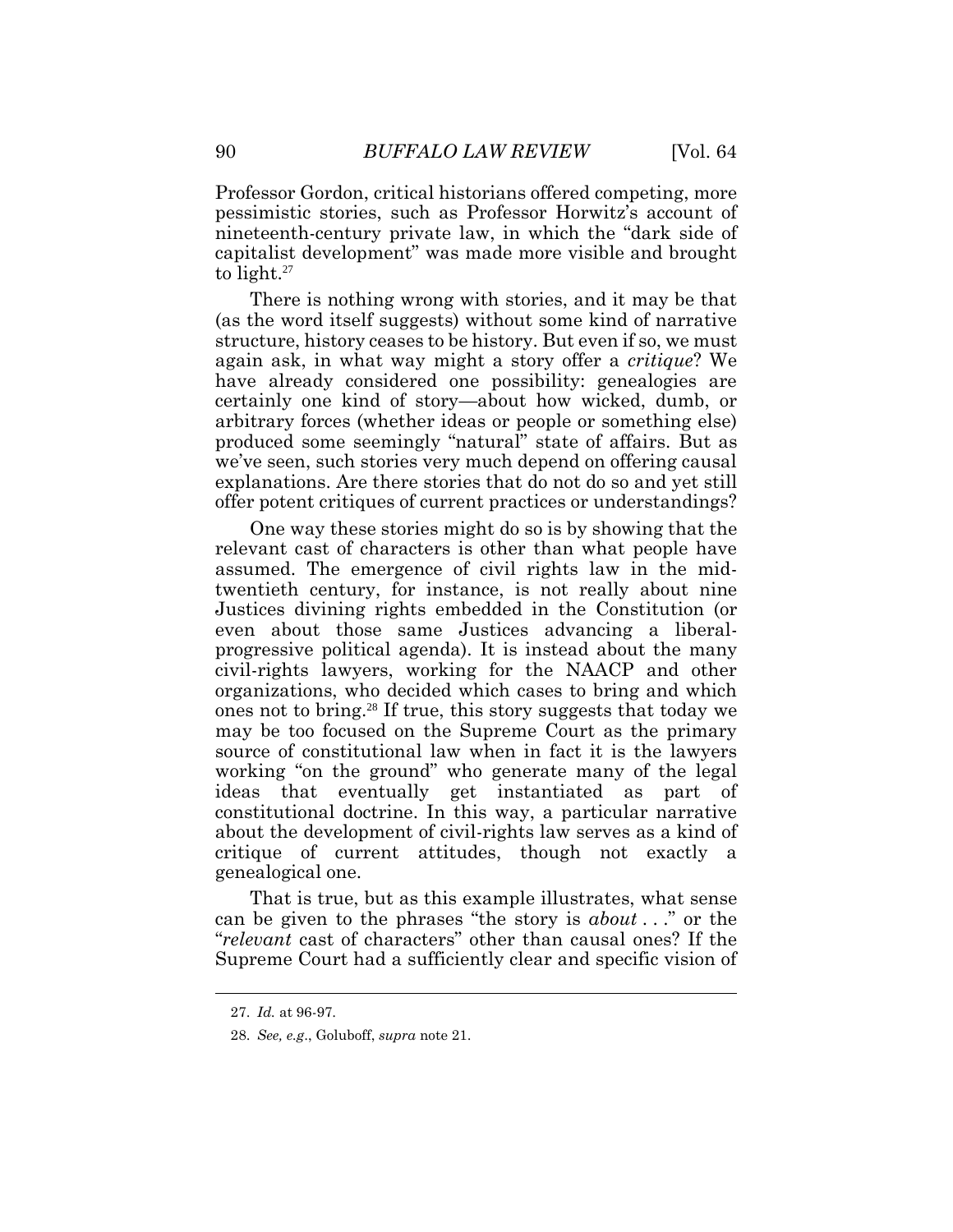exactly which rights required constitutional protection, perhaps it did not matter which cases were brought before the Court because they would have found a way to issue the rules they envisioned, regardless. Whether this bit of historical speculation is right, or even plausible, is not the point. Rather, the point is that if the above historical narrative described is not flatly inconsistent with it, then its critical edge is considerably dulled: the workings of lawyers would be shown to have been relatively inconsequential in how things turned out, so why should we think things are different now? And yet if the narrative does entail that the speculation is false, then that means it *is* making a causal argument about what mattered to the outcome.

Another way an historical narrative might be used to criticize existing legal practices or understandings is by showing that while those practices might have served a useful function once, they no longer do so today because circumstances have changed. Although at one point, for instance, the most important threats to free speech may have appeared to come from governmental suppression of political speech, these days the more serious threat comes from corporate control over the media, which has the power to shut out other voices entirely. Thus, because a still-dominant theory of free speech, which grounds its protection on its value for democracy, was developed with this older concern in mind and is less effective at guarding against the current threat, it should now be abandoned in favor of an autonomybased theory.<sup>29</sup>

The first thing to note about this argument is that it is not really critical in the way that critical legal historians originally aimed to be. Indeed, arguments of this sort seem to

<sup>29.</sup> *See* MARK A. GRABER, TRANSFORMING FREE SPEECH: THE AMBIGUOUS LEGACY OF CIVIL LIBERTARIANISM (1991). I've altered Professor Graber's argument slightly to make it a better candidate for this kind of argument. In reality, his argument is more of a genealogical one since he suggests that the main reason why progressive legal theorists developed the democratic theory of free speech was that they were loathe (for political reasons) to base its defense on an individual-rights theory that smacked of the *Lochner* doctrine they had spent such energy criticizing. *See* Charles L. Barzun, *Politics or Principle? Zechariah Chafee and the Social Interest in Free Speech*, 2007 BYU L. REV. 259, 269-71 (summarizing Graber's argument).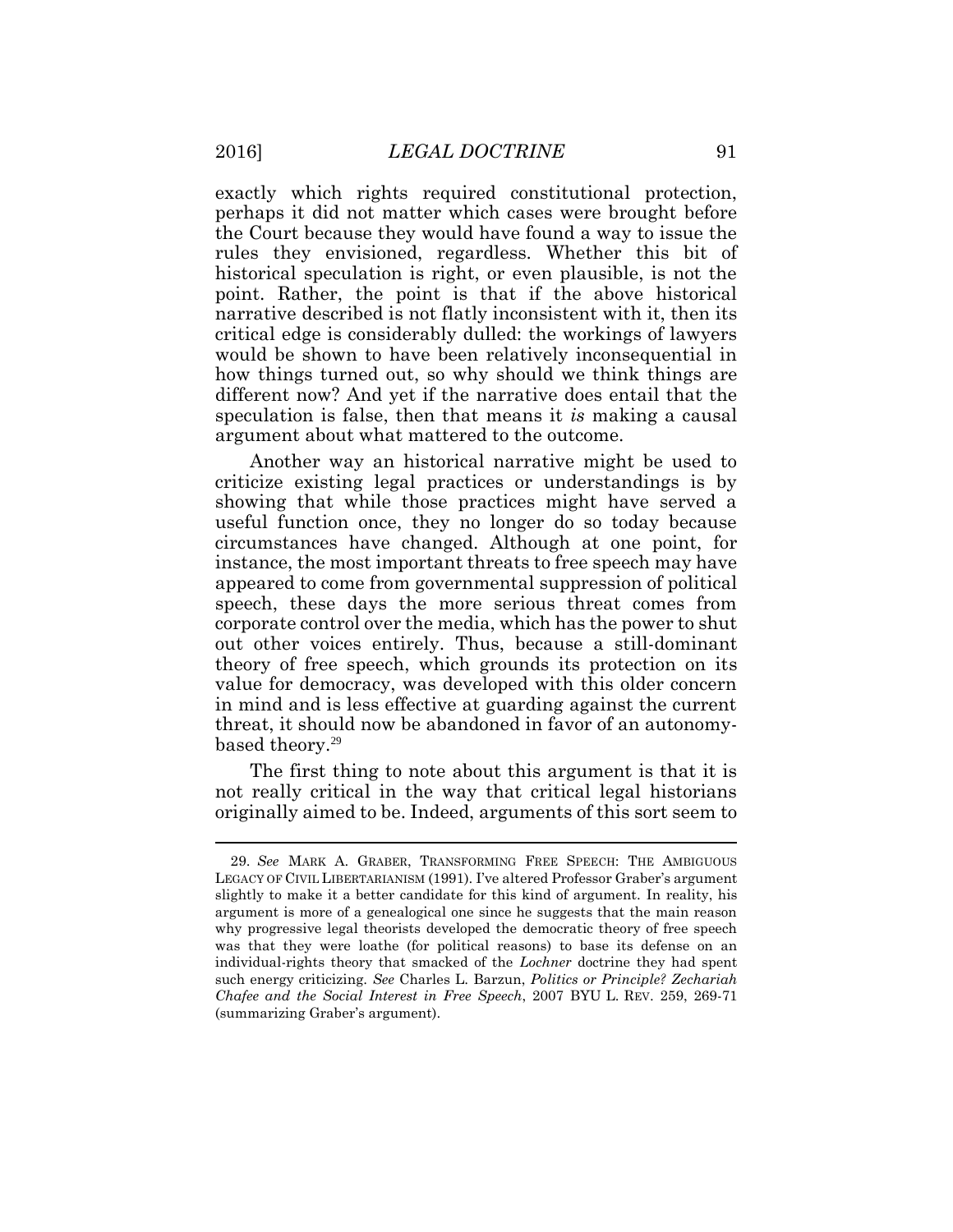assume precisely the view that Professor Gordon attacked as "evolutionary functionalism," namely the view that legal rules developed in response to social needs.<sup>30</sup> No surprise, then, that, as already noted, it is a form of historical argument that courts standardly employ when overturning their own precedent.<sup>31</sup> But the more important point is that this kind of argument still requires offering causal explanations—albeit of a teleological sort.<sup>32</sup> The democratic theory of free speech only developed when it did and in the way that it did because courts, policymakers, or citizens (for our purposes here, it does not matter which) had a particular understanding of what the most dire threats to free speech were and shaped the law in line with that understanding.

No doubt there are many other kinds of historical narratives as well, but the examples above are sufficient to illustrate the general point that any such narrative must make causal claims—even if only implicit ones—about which actions produced which consequences. Consider the following story: "One day, Jane went to school. During recess, John bit Jane. Jane cried. The teacher asked John to apologize, which he did. John and Jane then became friends." Even this simple story makes a number of implicit causal claims—that Jane cried *because* she was in pain from John's bite; that the teacher asked John to apologize *because* he bit Jane; that John apologized *because* the teacher asked him to; and that the two children are friends *because* of John's apology. The lesson is obvious but important. Without making causal judgments about what connects discrete events, history would literally be "one damned thing after another" without any coherent narrative at all.

At this point, one may accuse me of attacking a straw man. No one holds so extreme a view as to insist that an historian should never make any causal judgments of even the basic, commonsensical sort just described. I'll take up this

<sup>30.</sup> Gordon, *supra* note 14, at 63.

<sup>31.</sup> *See, e.g*., State Oil Co. v. Khan, 522 U.S. 3, 20-22 (1997) (justifying its decision to overrule a past decision on the basis of the Court's interest "in recognizing and adapting to changed circumstances and the lessons of accumulated experience").

<sup>32.</sup> Some deny that teleological arguments are causal arguments at all, but I put that issue aside here.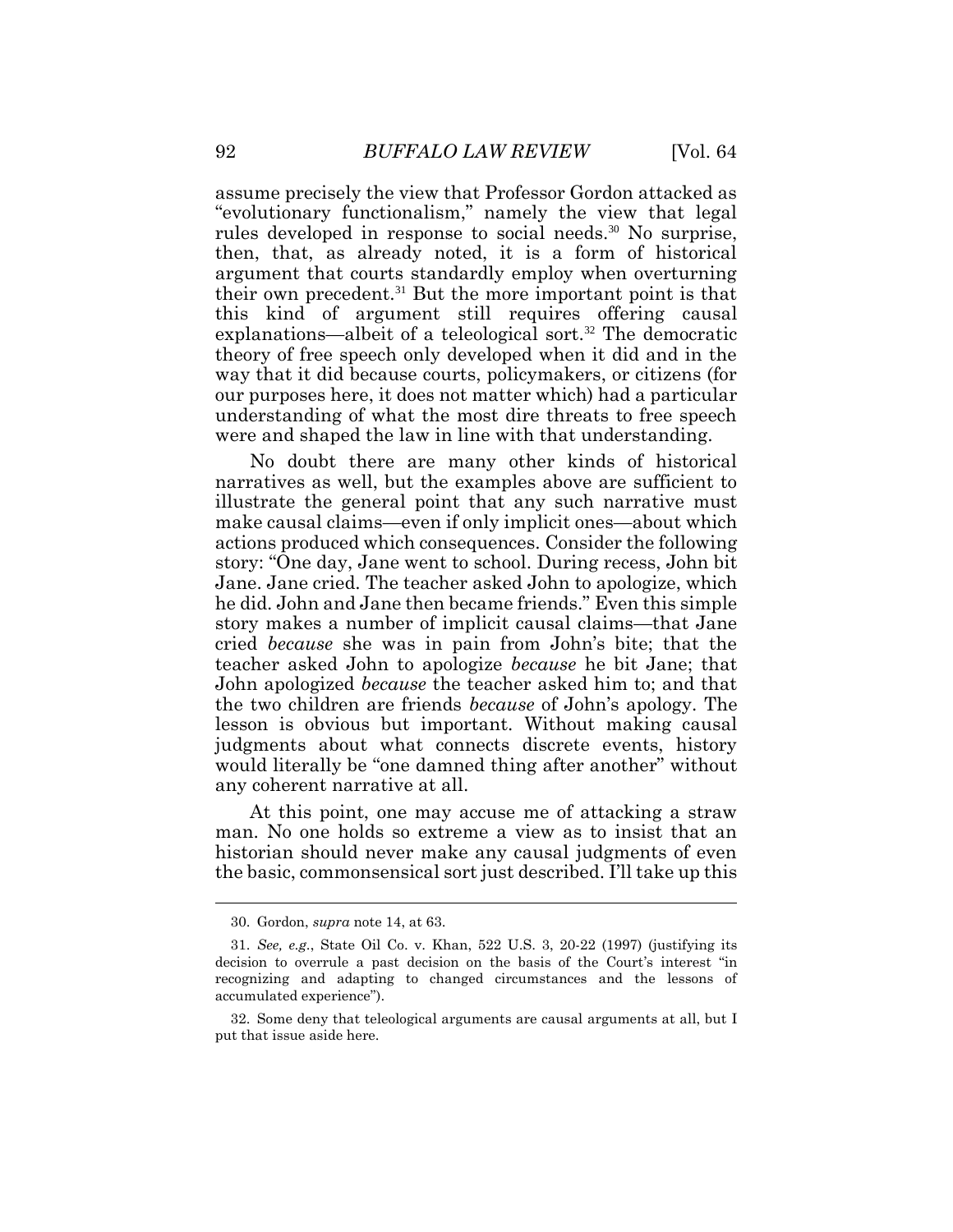objection directly below, but it may help diffuse the force of the straw-man allegation somewhat by first considering another kind of history that does not necessarily require making causal claims.

#### IV. RESTORATIVE PROJECTS

The kind of history I have in mind is one that looks to the past as a source of ideals and inspirations. Such histories may look to some prior era to show that a particular set of ideas, now forgotten, were expressed and taken seriously by society generally, or some subset of it, with the hope that casting such a light might encourage those today to take those ideas seriously as well.<sup>33</sup> Such histories are often coupled with a genealogical story that purports to explain why, despite its intrinsic appeal, the ideas or understandings were nevertheless repressed, obscured, or lost.<sup>34</sup> But they need not be so coupled, and if they are not, such an account does not depend, for its critical force, on any particular set of causal inferences. Instead, the point of such an account is just to say, "here is one way of doing things or thinking about things that some people once highly regarded and perhaps should be so regarded again (in place of our current understandings)."

Again, there is nothing wrong with this kind of history (and some of my own work may be best described in this way), but a couple features of it warrant mention. The first is that it is a far cry from the kind of history that the earlier generation of critical historians sought to offer. Indeed, it is probably most associated in the legal academy these days with constitutional originalism, which itself is seen by many as a conservative, even retrograde, intellectual movement.<sup>35</sup>

 $\overline{a}$ 

<sup>33.</sup> Professor Graber's history of free speech theory is, in part (but only in part), a restorative project of what he calls the "conservative libertarian tradition" of free speech. *See* GRABER, *supra* note 29, at 17-50.

<sup>34.</sup> For example, Professor Graber argues that the conservative libertarian tradition of free speech was consciously buried by political progressives who feared that its association with *Lochner*-style economic rights would jeopardize the progressive political agenda. *See id*. at 12.

<sup>35.</sup> *See, e.g.*, CASS R. SUNSTEIN, RADICALS IN ROBES: WHY EXTREME RIGHT-WING COURTS ARE WRONG FOR AMERICA, at xiii (2005) (characterizing originalism as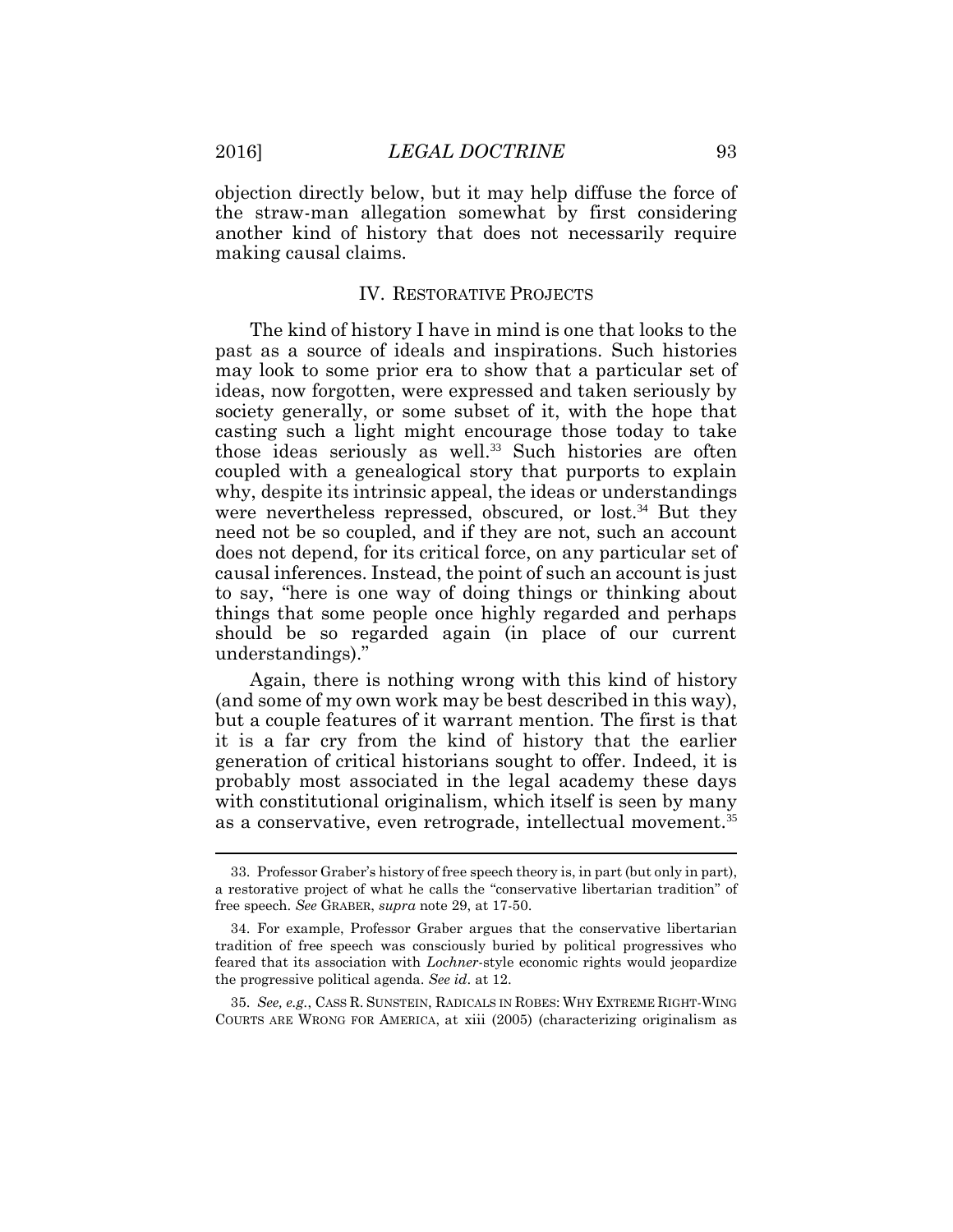True, this kind of history need not, and is not always, motivated by political conservatism,<sup>36</sup> but it is a quite traditional form of history—one that might be better characterized as an alternative (or even antidote) to critical history, rather than an embodiment of it.

The more important point is that there is nothing inherently *historical* about this use of history—or nothing that makes an idea's existence in the past of special relevance to its value today. As described above, it involves merely presenting an alternative picture of how things could be. Or perhaps I should be more precise: there is nothing inherently historical about this use of history *unless* one ascribes to those who expressed or endorsed the understandings or practices described a special kind of authority—as defenders of originalism do, for instance, to those who drafted or ratified the Constitution. But not only is such deference to the authority of past actors anathema to most modern historians, it would again depend on implicit (causal) judgments about the true motivations of those actors who endorsed the vision. After all, if those motivations turned out to be themselves crassly political, economic, or ideological, deference to their views would be vulnerable to the impeaching or genealogical arguments described above.<sup>37</sup>

constitutional "fundamentalism," comparing it to religious fundamentalism, and observing that some fundamentalists seem to "approach the Constitution as if it were inspired directly by God").

<sup>36.</sup> The so-called "republican revival" may be an example of a left-leaning restorative project. *See, e.g*., Frank Michelman, *Law's Republic*, 97 YALE L.J. 1493, 1494 (1988) (endorsing and defending the "civic-republican strain in political thought that has been identified, traced, and analyzed in much recent writing on history, social and political theory, and American constitutionalism"). For one of the original historical works that inspired this revival, see BERNARD BAILYN, THE IDEOLOGICAL ORIGINS OF THE AMERICAN REVOLUTION (1967).

<sup>37.</sup> *See, e.g*., Michael Klarman, The Constitution as a Coup Against Public Opinion (unpublished manuscript) (on file with author) (arguing that "[t]he compromises undertaken in Philadelphia also illustrate the extent to which the Constitution was a product of clashing interests—not dispassionate political philosophizing").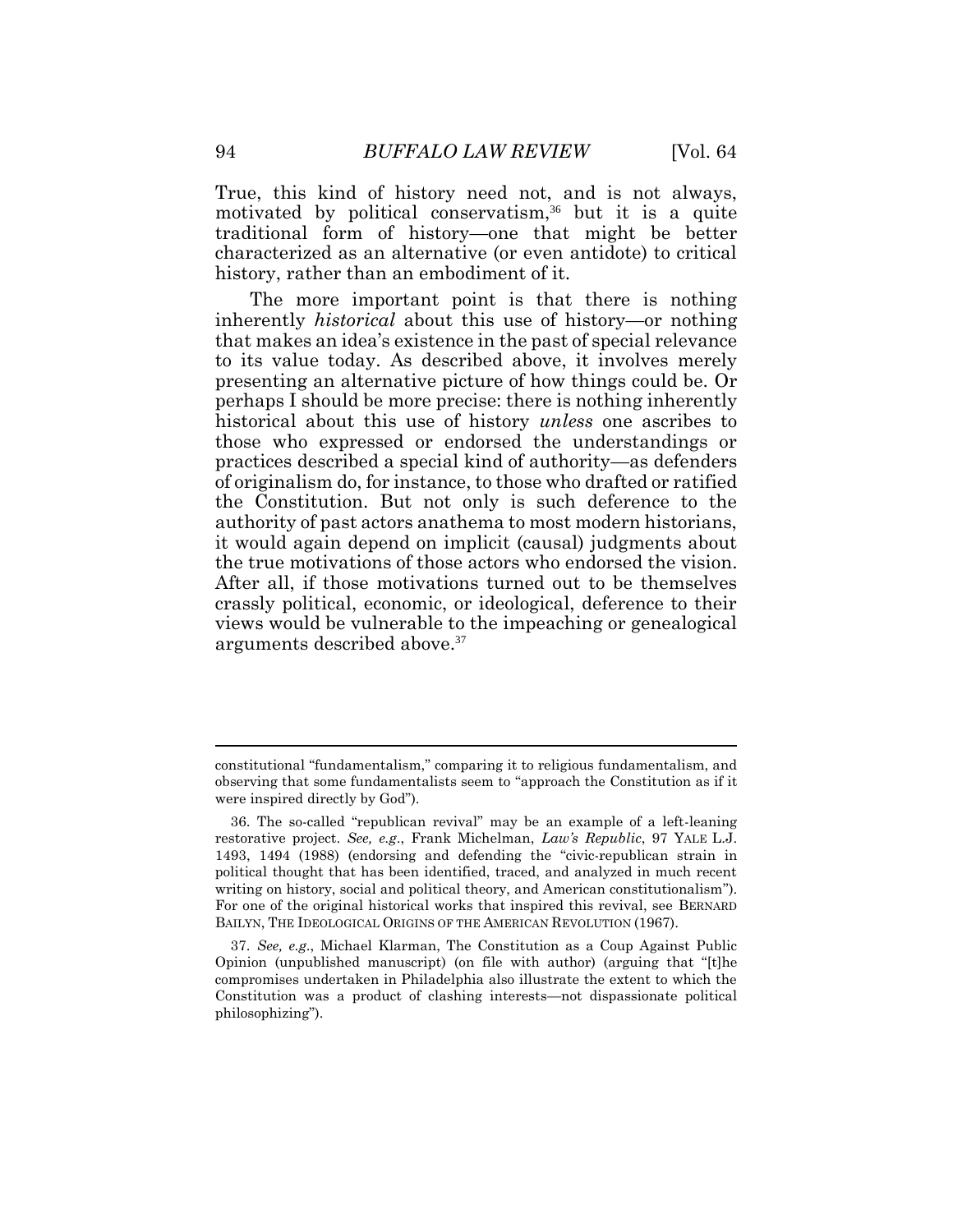#### V. LEGAL HISTORY AND LAW

It is now time to take up directly the objection suggested above that I am attacking a straw man. For it may be that what legal historians resist is not so much making causal arguments about why certain historical actors took the actions they did, or what consequences those actions produced; rather, what they resist is making *general* claims about what the causal forces in history are in the way that various social sciences sometimes aspire to do.<sup>38</sup> Hence, the authors of the Foreword quoted above acknowledge that it "is important to explain that somebody did something to, with, or for someone else, for identifiable reasons and with identifiable consequences."39 What they nevertheless maintain is that "[l]egal history is not trying to be an empirical social science aiming to identify a series of variables and use the past as an experiment to prove that one or two variables produced particular effects." <sup>40</sup> Under this view, what legal historians refuse is not the demand to offer causal explanations as such but rather the demand that they adopt a particular theory of causal explanation according to which to explain something is to show that it was dictated by general laws.<sup>41</sup>

If that is the concern, then it is a well justified one, and I take the objection to be decisive. For it seems to me that just this difference—between, on the one hand, looking to the historical context of a particular decision in order to explain why it came out the way it did and, on the other, explaining it by reference to some kind of background generalization does seem to mark at least one (if not *the*) important

<sup>38.</sup> *See* Gordon, *supra* note 14, at 75 (describing the hope that "we will be able to generalize convincingly and fairly abstractly about what social conditions will produce what legal responses and what effects upon society those responses will have in their turn," but then observing that "it's fair to say that on the whole such statements of regularity in legal-social relations don't stand up very well to historical criticism").

<sup>39.</sup> Fisk & Gordon, *supra* note 3, at 525.

<sup>40.</sup> *Id.* 

<sup>41.</sup> The locus classicus here is Carl G. Hempel, *The Function of General Laws in History*, 39 J. PHIL. 35, 37 (1942) ("A set of events can be said to have caused the event to be explained only if general laws can be indicated which connect 'causes' and 'effect' . . . .").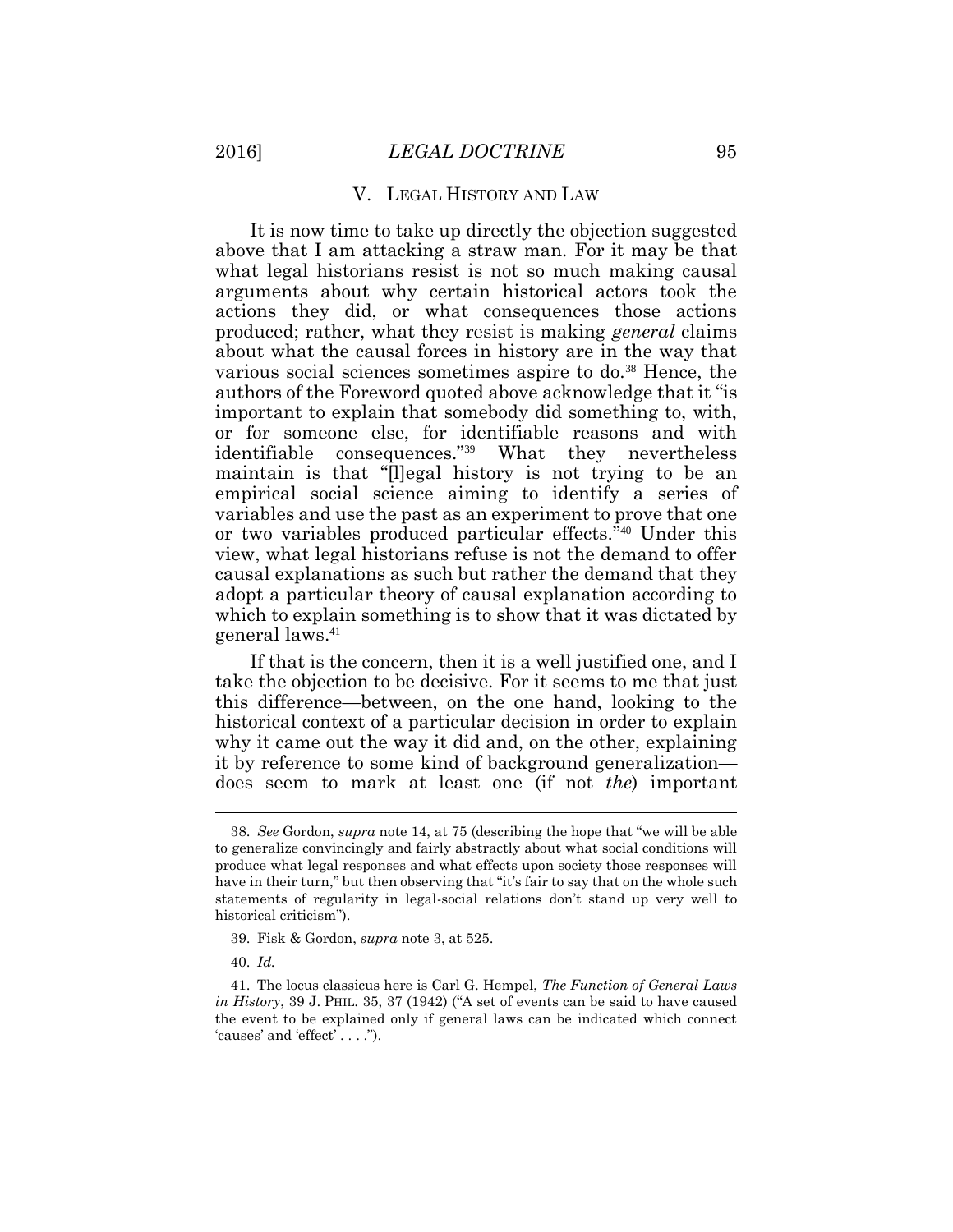difference between the assumptions and methods of history and those of the empirical social sciences. Thus, in my view, legal historians, like all historians, do well to resist the assumption that there are deterministic forces at work whether of a social, economic, evolutionary, or neurobiological sort—that leave no room whatsoever for genuine human agency to play a role in how history proceeds. And that is true even if, as suggested above, the prevailing view among scholars in some other academic disciplines is that such an assumption is false.

But in closing, let me offer two observations about where this leaves us. The first is just to emphasize the importance of keeping distinct the two kinds of concerns about causation distinguished above. Historians frequently talk of the importance of "context" in understanding the past, and they sometimes describe their work as offering "thick descriptions."<sup>42</sup> And for the reasons just stated, such focus on the particulars of the historical case seem to me well founded. But one point of this Paper has been to call attention to the fact that it is not at all obvious how learning the "context" of some set of legal understandings or practices bears on how we should evaluate it.<sup>43</sup> There are indeed ways it might bear on such an evaluation, and I have discussed a few of them in an effort to highlight some of the assumptions on which they depend. But merely describing the social, economic, or political environment within which a practice arose is not enough on its own to make a persuasive critique (or endorsement) of it. Any further critical judgment depends on

<sup>42.</sup> *See, e.g*., Fisk & Gordon, *supra* note 3, at 524 ("Whatever the terminology, perhaps the most common and most significant methodological and theoretical insight of these works, and the enduring insight of the 'law and' framework, is the importance of context in the study of law.") (emphasis omitted); Lowe, *supra* note 19 ("[I]f history offers contingency to law, it also offers concreteness, contexts for texts and arguments, as well as the concerns of those who made them."); *see also*  Gordon, *supra* note 14, at 125 (suggesting that one of the aims of critical history is to offer "thickly described accounts of how law has been imbricated in and has helped to structure the most routine practices of social life").

<sup>43.</sup> *Cf.* Nicola Lacey, *Jurisprudence, History, and the Institutional Quality of Law*, 101 VA. L. REV. 919, 925 (2015) (stressing the importance of context for understanding jurisprudential theories, but acknowledging that we may "struggle to articulate the distinctively jurisprudential significance" of the influence of H. L. A. Hart's political and cultural context on his thought).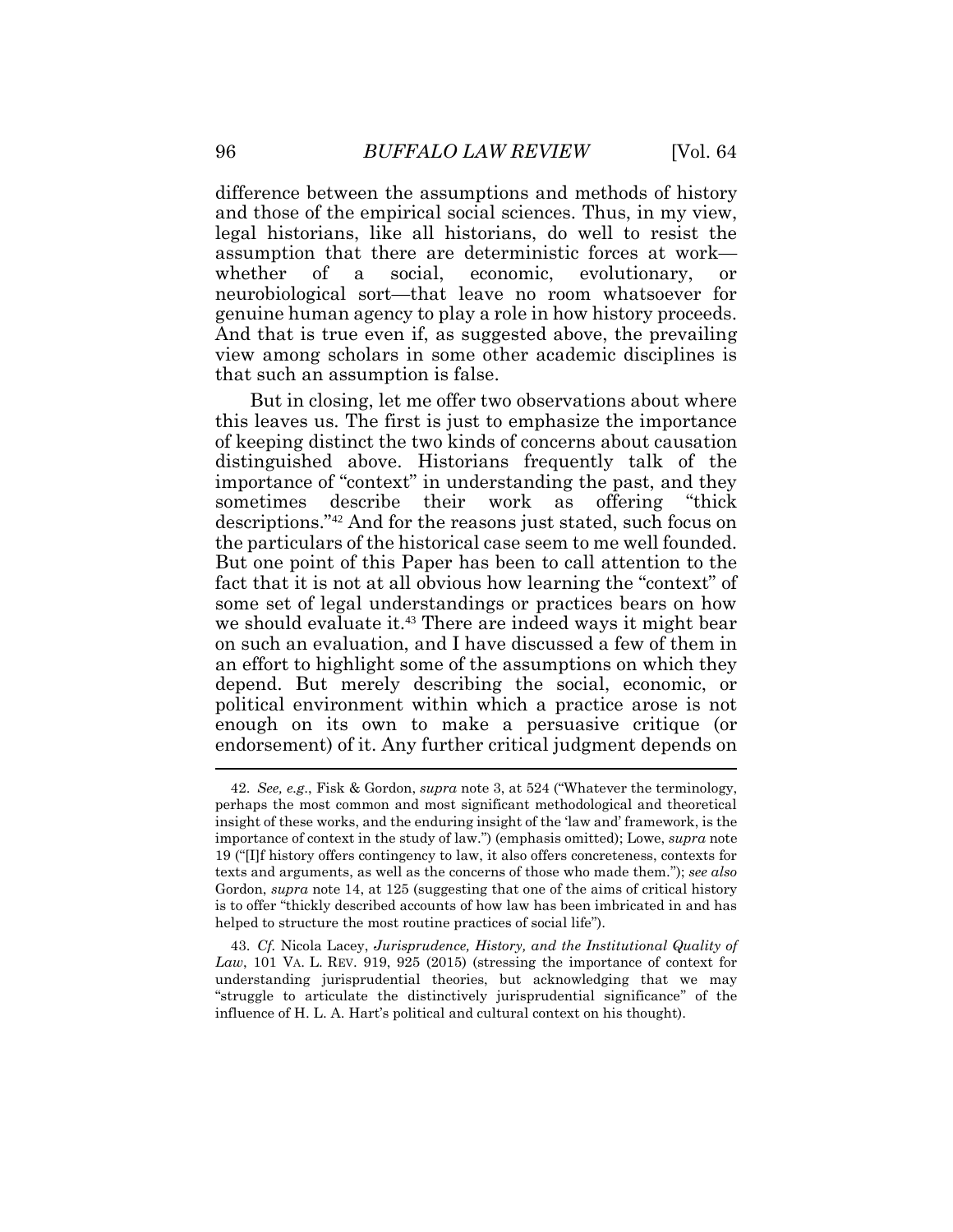inherently controversial judgments about what made (or didn't make) <sup>44</sup> a causal difference to how things went in a given context.<sup>45</sup> So while historians are obviously free (and should be encouraged) to offer thick *descriptions* of some time-and-place for the sake of broadening our experience of the world, if they want to offer effective critiques of a set of legal practices and understandings, they must go beyond description and offer *explanations*—or, at the very least (to use Geertz's own preferred term) "diagnoses"—of those practices and understandings.<sup>46</sup>

The second point is more about law than history. Legal historians often criticize the use of history by lawyers, judges, and legal scholars as "law-office history."<sup>47</sup> Sometimes that term is just used to describe shoddy research, anachronistic reasoning, or strategic cherry-picking from historical materials.<sup>48</sup> So understood, the label is no doubt sometimes fairly applied, but it amounts to little more than a charge of poor historical scholarship—one that could be leveled against some historians as well. Other times, though, the suggestion seems to be something deeper—that when courts invoke history, they are engaged in a fundamentally different sort of inquiry—one that is about rationalizing the past, rather than discovering the truth about it. Hence, the organizers of this conference suggest in their preparatory materials that legal doctrine may not be a topic of interest to "historians of the

<sup>44.</sup> The critical force in historians' efforts to expose the inherent contradictions in some area of legal doctrine lies in the suggestion that such contradictions prove that application of the relevant legal sources did *not* causally determine how courts resolved cases in that area. *See, e.g*., Duncan Kennedy, *The Structure of Blackstone's Commentaries*, 28 BUFF. L. REV. 205 (1979); *see also* Gordon, *supra* note 14, at 115 ("The common thread of these histories is the observation that the contradiction makes available for the decision of every case matched pairs of arguments that are perfectly plausible within the logic of the system but that cut in exactly opposite directions.").

<sup>45.</sup> And again, it also depends on a normative judgment about what a proper, reliable, or healthy kind of historical development would look like.

<sup>46.</sup> CLIFFORD GEERTZ, *Thick Description: Toward an Interpretive Theory of Culture*, *in* THE INTERPRETATION OF CULTURES 3, 27 (2000 ed. 2000).

<sup>47.</sup> Jack M. Balkin & Sanford Levinson, *Law and the Humanities: An Uneasy Relationship*, 18 YALE J.L. & HUMAN. 155, 165 (2006).

<sup>48.</sup> *See id.*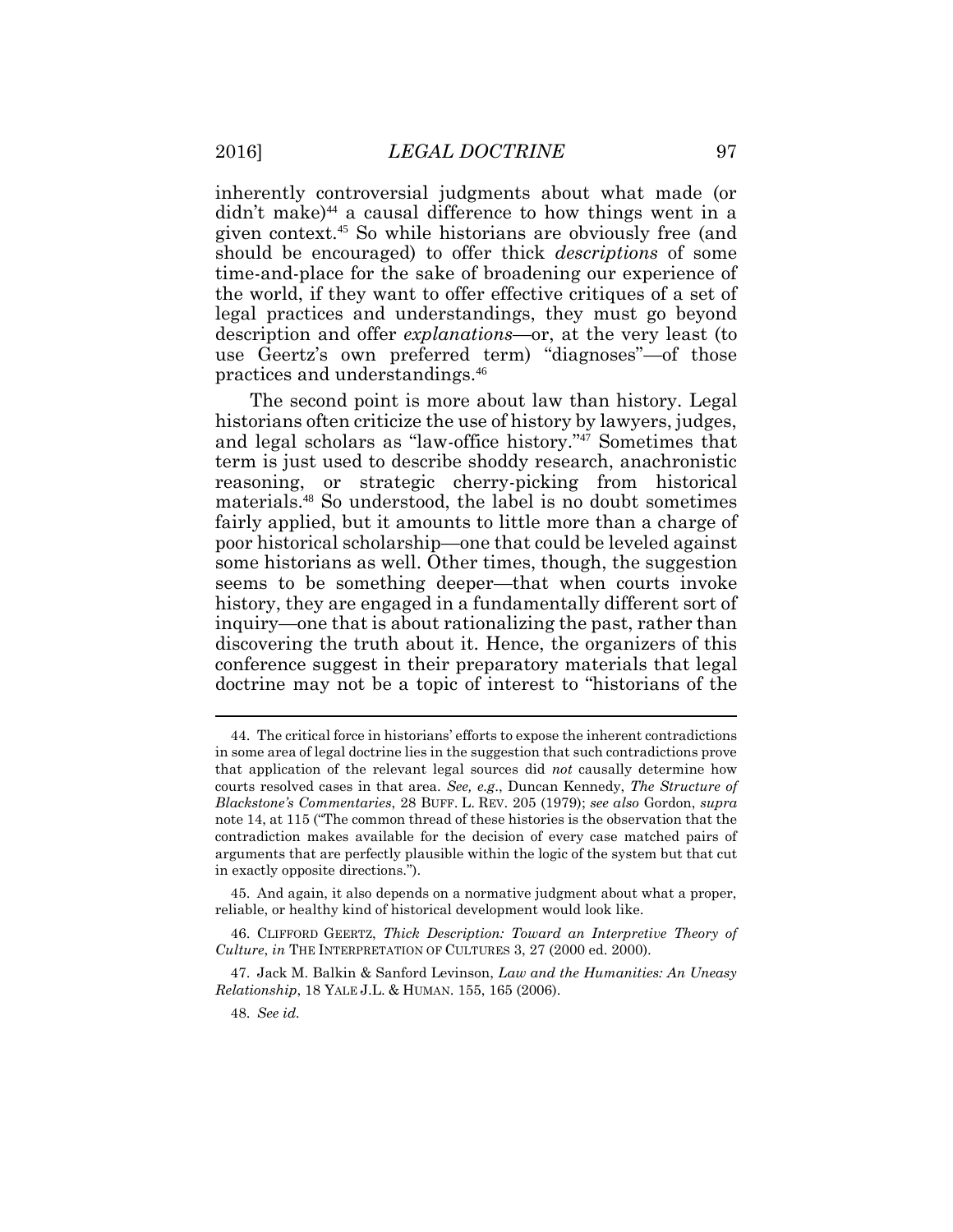sort who rightly eschew *lawyers' history as not history at all*."<sup>49</sup>

Ironically, the same view is endorsed by lawyers who hope to shield law from historical forms of criticism. One can see it in the Chief Justice's suggestion that Justice Souter's explanation of the Court's decision in *Hans v. Louisiana* did a "disservice to the Court's traditional method of adjudication." <sup>50</sup> And three decades ago, Ronald Dworkin responded to the genealogical arguments of critical legal historians by suggesting that they offered arguments of the wrong sort; they offered only "genetic[ ]" arguments, whereas what was required were "interpretive" arguments that aimed to put past legal materials in the best light.<sup>51</sup>

Now I think this view of law and legal reasoning is mistaken. There is, it seems to me, a deep and important affinity between legal and historical forms of reasoning and argument. Explanatory narratives and restoration projects of the sort described above already play roles in courtroom rhetoric and lawyerly argument, whether at trial or in appellate opinions. And impeaching and genealogical arguments, though less common in actual court practice, share with traditional legal reasoning the assumption that certain historical figures or historical processes, for one reason or another, purport to be *authoritative*. Finally, there is a long tradition in the common law of privileging concrete and particular judgments over abstract and general ones. For these reasons, critical legal history has the potential to influence legal practices and understandings and even to constitute what legal doctrine *is*.

But this is not the place to defend that large claim. The point here is simply to suggest that when historians treat lawyers' use of history as not really history at all, they are playing into the hands of those who would dismiss historical arguments as irrelevant to the concerns of courts and lawyers. That is, when historians accept the view (to

<sup>49.</sup> E-mail from John Henry Schlegel, Professor and Floyd H. and Hilda L. Hurst Faculty Scholar, SUNY Buffalo Law School, to author (Nov. 3, 2013, 8:52 PM) (on file with author).

<sup>50.</sup> Seminole Tribe of Fla. v. Florida, 517 U.S. 44, 68-69 (1996).

<sup>51.</sup> RONALD DWORKIN, LAW'S EMPIRE 273 (1986).